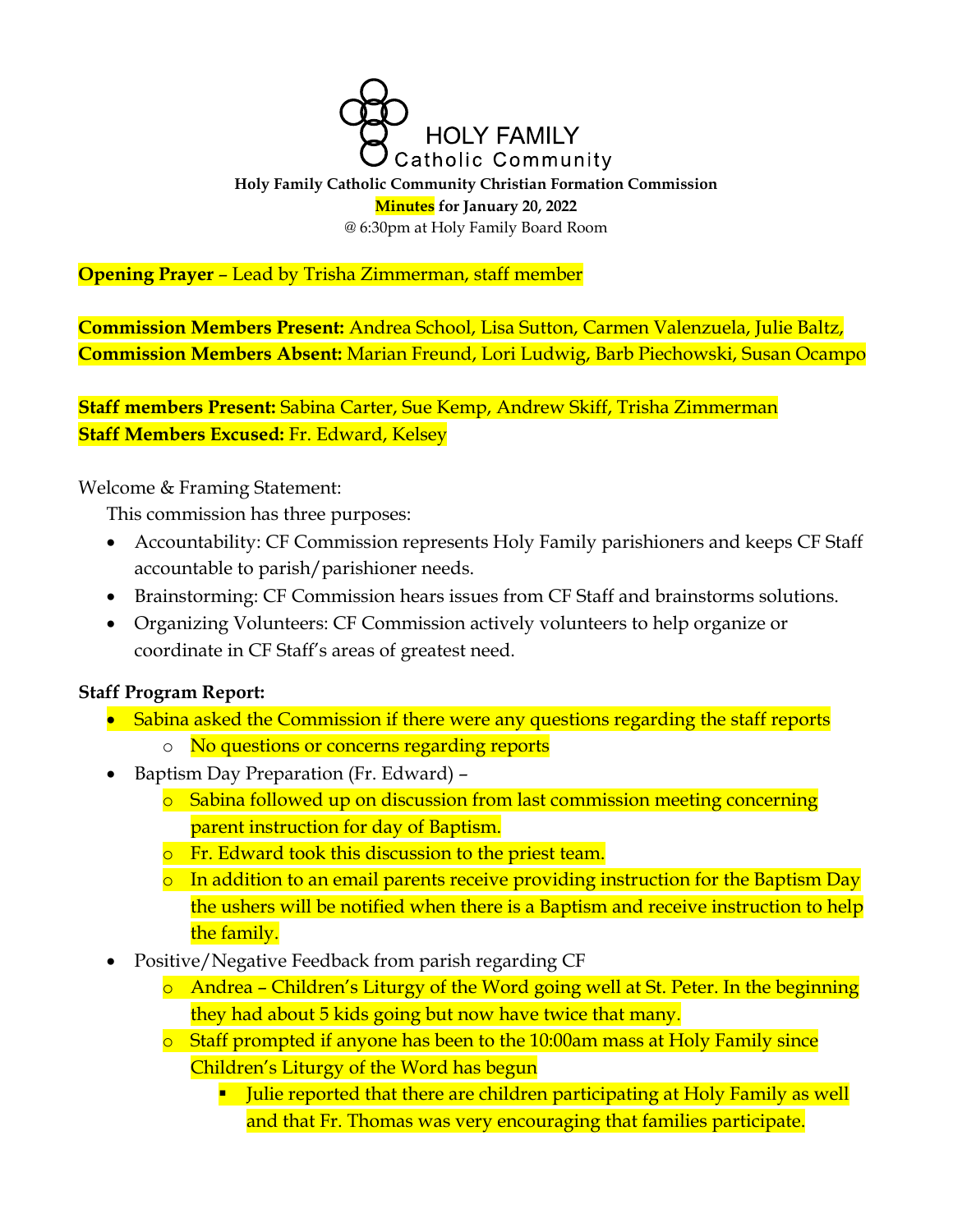## **Declining Numbers in Faith Formation Program**

The Commission was asked by Fr. Ryan to have a discussion around this topic including: the facts around this issue, possible course corrections, and any solutions that could be implemented.

Here is the feedback from the Commission:

- Sabina began by listing the ways in which we are currently marketing/advertising the program
	- $\circ$  All parishioners registered at the parish with children in grades 1-11 receive a postcard in the mail about upcoming Faith Formation and Sacramental Programs
	- o Families enrolled the previous year, additionally, receive an email from a coordinator
	- o Registration information is routinely put on social media including facebook, Instagram, and the parish website
	- o Staff made promo video's that were shown before all the Masses and posted on the website
	- o All program and registration information is sent out in the Good News
	- o Pulpit Announcements were made over multiple weekends
	- o Robo calls recorded by the priest were sent out to all families registered with the parish with children in grades 1-11
	- o Personal calls were made by a volunteer and staff to families not registered for Confirmation or families who participated in Faith Formation the previous year but not yet registered for the new year
- Lisa There is a lack of interest and understanding of the importance of coming to Church or participating in Church programs
- Sabina Experienced families having a draw or an inkling that they should be doing something (they might sign up) but then fall short in action by not following through (never attending the program).
- Andrea We could try surveying families not participating, making the survey as easy and convenient as possible for people. Perhaps we could find out why these families are not present, any concerns they have, or whether there is any interest to participate. We could ask questions that are open ended. This could give us a direction to go in.
- Lisa It makes sense that as Catholics lose their belief in the real presence there would be a decline in attending Church and Church activities. Covid certainly adds to decline in participation.
- Trisha We have seen this with families who have gotten comfortable watching Mass at home and now see this as an alternative to going to Mass.
- Lisa There is a 3 year revival plan for the real presence of the Eucharist coming from the USCCB starting on Corpus Christi. Maybe there is something with this that will help.
- Lisa People need to have a physical experience of faith (attending Church)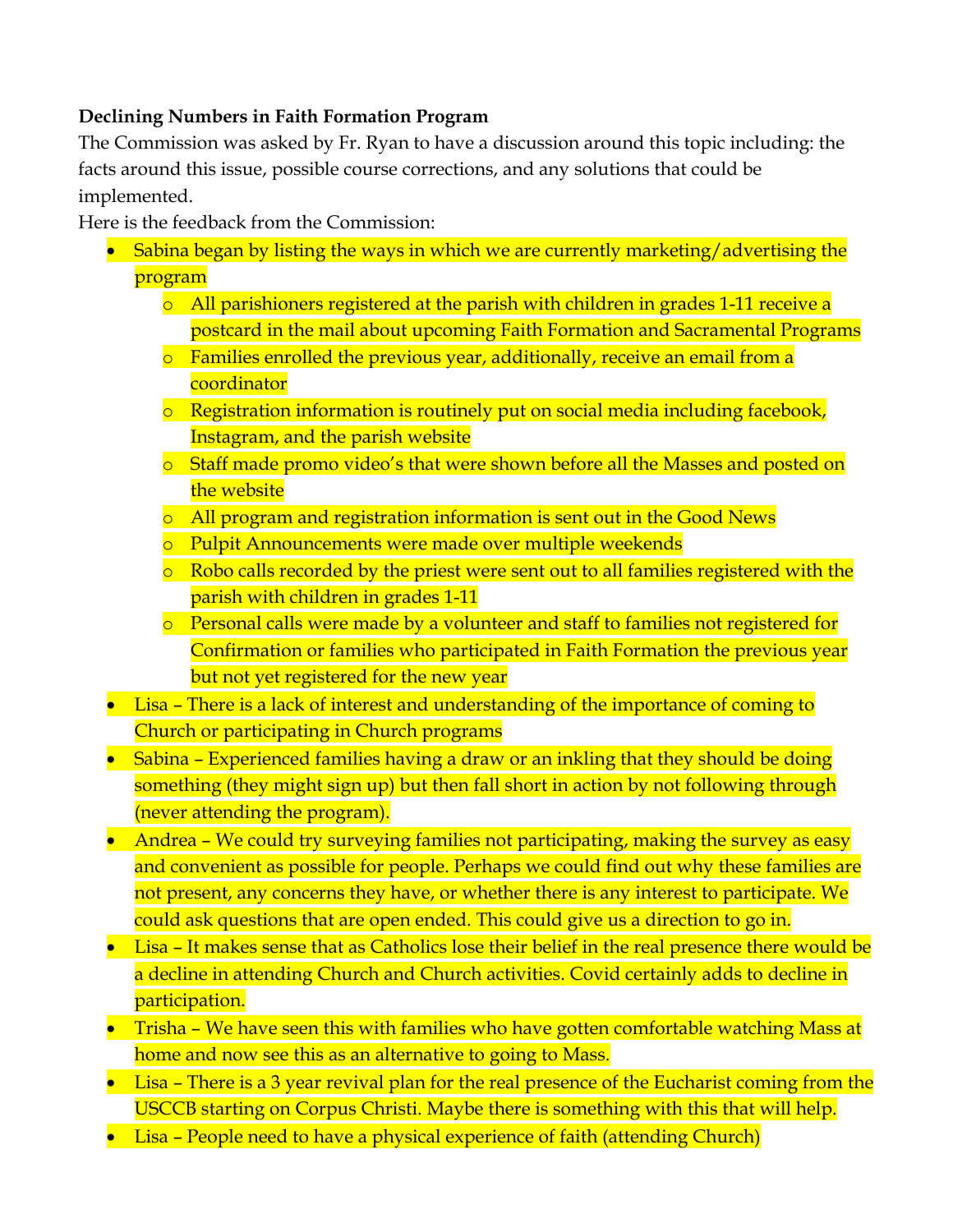- Sabina The parish is working on taking action through a program called Come to Me. This program invites parishioners to take on leadership roles inviting others not attending to come back to Mass and/or taking interest in those around them in the pews. The priests are currently selecting people to participate in this program.
- Sue It used to be that you believed what your parents did and what your priest said and there was no questioning. Now there are more people questioning the faith, questioning their parents, and questioning the priest.
- Andrew Agreed with Sue, he sees this lived out in the Confirmation Program. There are kids that questions in a deep way that helps them grow and then there are kids that because they questions something in the Church they reject the Church.
- Julie Do we know how many families that attend Mass participate in the Faith Formation Program?
- Trisha Parents have commented at the Parent Sessions that they like the accountability and reminder of their responsibility of being a parent. Maybe par of the issue is lack of accountability.
- Andrew/Trisha have both been emphasizing the parental role in their programing and hope to see this bear fruit in the future.
- Andrew Encouraging parents who are participating even just by ending an email with "Thank you for all you do in the life of your child"
- Andrew We have begun emphasizing Mass and Adoration with programs
- Suggested that we increase involvement with Adoration to foster belief in real presence
	- o offering Adoration time for families
	- o inviting families to stop in Adoration chapel after Faith Formation Wednesday night Mass

Commission:

- The Strategic Plan is being worked on in a subcommittee
	- o A survey is being prepared for parishioners
		- **Commission was invited to give suggestion for names none given**
	- o Strategic plan will follow, after the survey, and be brought to the Commission to work on

Sabina reviewed the Spiritual Works of Mercy and how we are living out the spiritual works and which ones we still are working on developing.

#### SPIRITUAL WORKS OF MERCY

### **Counsel the Doubtful**

- Fireside Chats people seeking answers to questions about our faith can come and ask a priest. Would be live on FB as well and questions can be made anonymously.
	- o Still developing
- Catechism 101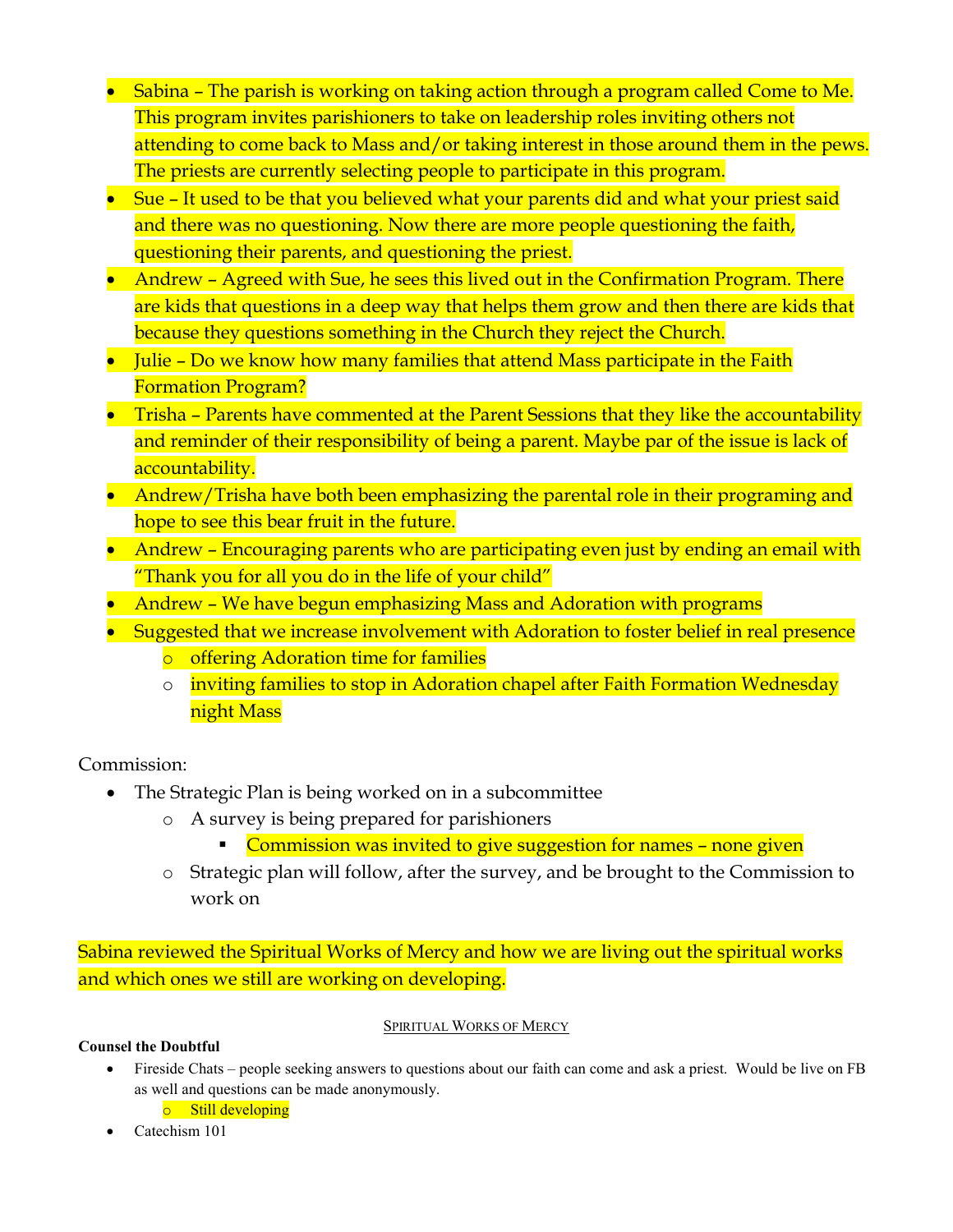- o Monthly Formed Ideas in Good News/notification of upcoming events for parishioners (GalileeU, Marriage retreats) (Rob Kratsoka)
	- **These have been appearing in the Good News**
- o Before meeting formation (Fr. Edward and Sabina)
	- **IF** In development, finding ways to give a small piece of formation before meetings like the Commission meetings
- o Prayer Resources (Marian Freund)
	- **If you have any resources such as podcasts, YouTube videos, speakers, books, ect that are helpful** for you please share them with Marian.

#### **Instruct the Ignorant**

- Catechist/Catechist Training (Trisha and Andrew)
	- o They have orientation for catechists separately in the beginning of Faith Formation to review logistics and policies. Mid-year they just offered a joint retreat for all catechists and volunteers to give back to them for all they do by providing a fun and faith filled evening. The end of the year they separately host dinner for their catechists to get feedback from the year.
- Parent Catechesis Group (Trisha and Andrew)
	- $\circ$  Both have worked parent involvement into their programs. Andrew has seminars with the 9<sup>th</sup> and 10th grade a parent attends with their child. Trisha has the program Building the Domestic Church Parent Sessions which education and encourages parents to live out their vocation.

#### **Admonish the Sinner**

- Confession Preparation Group
	- o Still Developing
- Prayer/Fasting for Conversion Group o Still Developing

#### **Forgiving Injuries**

- Confession Logistics (Julie and Sabina)
	- $\circ$  Fr. Edward provided insight on what would be helpful to have in a confessional. Julie and Sabina are prepping confessionals to have the items suggested by Fr. Edward. Julie continues to take ownership of doing this and left her contact information with the items in case anything needs to be restocked. She will do check ups every few months.

#### **Praying for the Living & the Dead**

- Holy Souls Guild (St. Gertrude)-Explanation what this is and recruit 7 members
	- $\circ$  Trisha will do a write up of what this will entail praying for the souls in purgatory
- RCIA and Faith Formation/Commission Prayer Group (Sabina)
	- o Sabina has asked past RCIA candidates to take one day of the week and pray for the current RCIA candidates. So everyday there is one person who is intentionally praying for the current RCIA candidates.
	- o Individuals have also been recruited to pray for Christian Formation, our Commission, Staff, Faith Formation, and Faith Formation families which is shown below:
	- o Sabina emails both groups monthly with news, updates, or prayer intentions

| Day of Week | Person Committed to Prayer for Staff, Faith |
|-------------|---------------------------------------------|
|             | Formation Families, and Commission          |
|             | Members                                     |
| Sunday      | Toni Nuss                                   |
| Monday      | Fr. Edward Sanchez                          |
| Tuesday     | Haley Fischer                               |
| Wednesday   | Mary Jo Lang                                |
| Thursday    | <b>Brian Sheahan</b>                        |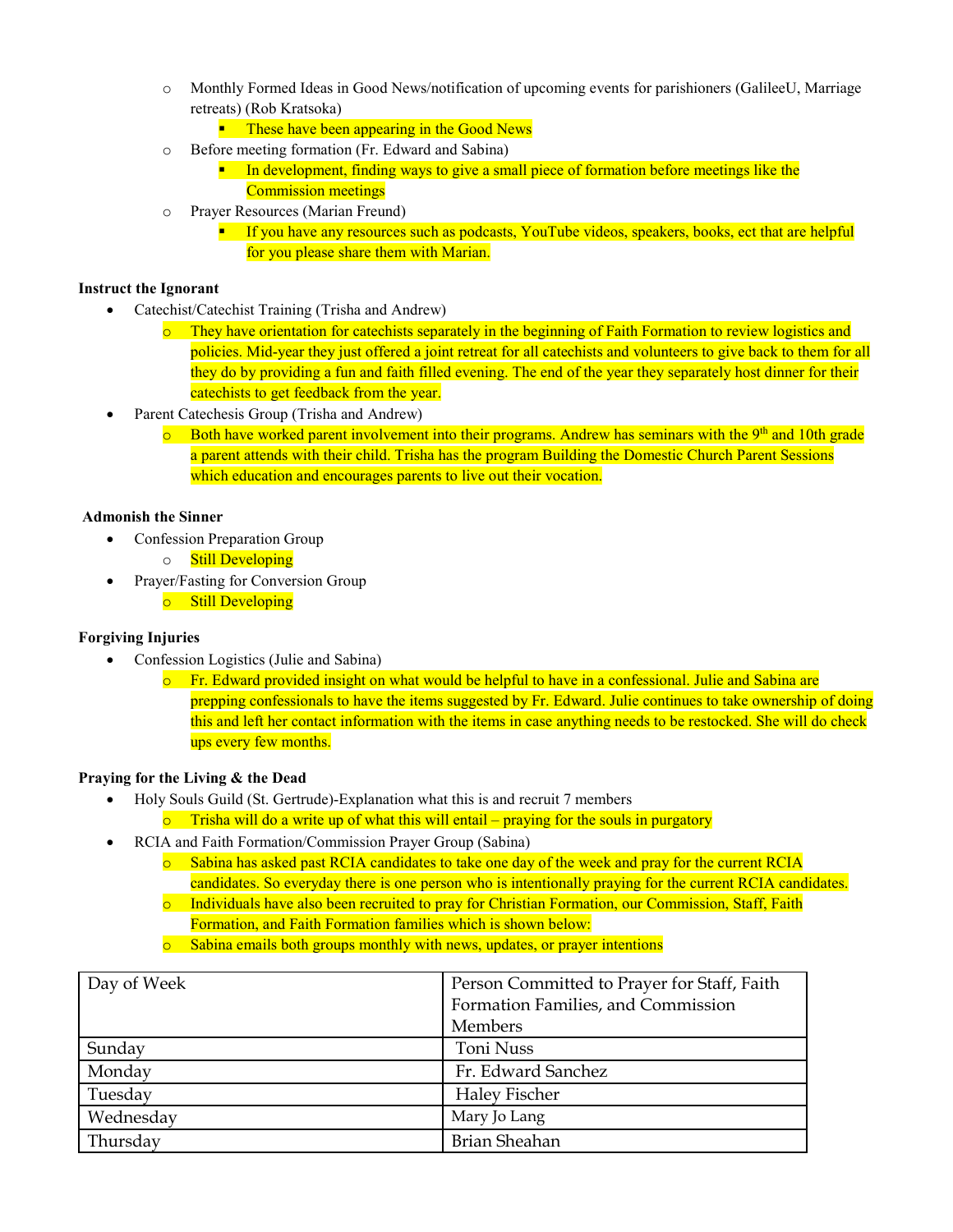| Friday     | –<br>.inthefer<br>$\sim$ $\sim$ $\sim$<br>าศล |
|------------|-----------------------------------------------|
| $\epsilon$ | 110                                           |
| aurdav     | <b>UU</b>                                     |

During the course of our discussion the questions was asked about the knowledge level of the Confirmation candidates. Do they take a test?

- Andrew Candidates do not take a test, they do write letters to the Bishop. This year the Archdiocese has provided questions for the candidates to answer in letter format. The candidates also have an interview to verify it is their choice to receive the Sacrament.
- Trisha Spoke to Archdiocese having very clear guidelines for K4-8 grade but none after that. There is a plan to implement getting these guidelines to the parents and over time using them from K4-8 grade which will impact a greater knowledge base when they move up to high school. The Archdiocese believes the high school level should focus on a relationship with Christ.

Commission Members to lead opening and closing prayers (Sabina)

• Sabina asked if members would be willing to lead prayer on a rotation – they agreed

Gift of Sunday (Read Session 4 ahead of time) Discussion (~20 minutes)

• Members held a discussion of Session 4 regarding the relationship of Good Friday, offering penance every Friday, to the Resurrection on Sunday, a day of feasting.

Clarify & Assign Roles until next meeting (~5 minutes) - skipped

Closing Prayer - Sabina closed in prayer Next meeting: Thursday, April 21, 2022 6:30pm Board Room

# **Christian Formation Report January 2022**

## **Director of Christian Formation: Sabina Carter**

Baptism: We continue to offer both online and in-person. I have a volunteer that consistently teaches this class.

Parish Mission: Joe Heschmeyer (a friend of Fr. John LoCoco) will be our speaker for our Pre-Lent Mission Feb. 27, Feb. 28 and March 1, 2022 (with Ash Wednesday being on March 2). He will be talking on the Prodigal Son. Confessions will take place after each mission talk.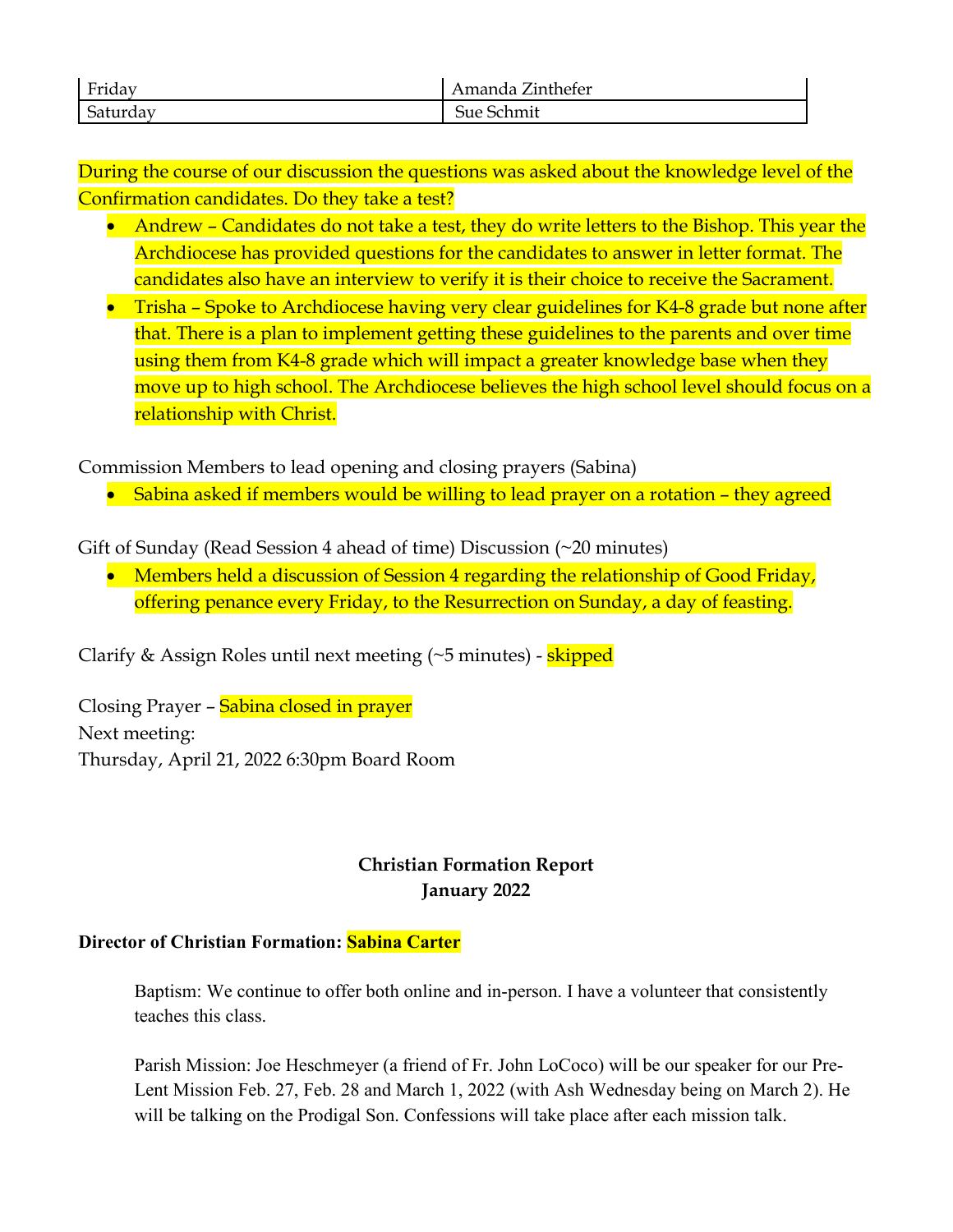RCIA: We have both adults and students. We have a total of 10 people signed up. I have been working with unbaptized students between 3<sup>rd</sup> -8<sup>th</sup> grade. There are 10 children enrolled. High Schoolers will be doing a course with Fr. Fabian.

Women's Ministry: Merridith Frediani talked about adoration on Saturday, January 15. About 50 people attended Mass, breakfast and the talk. 13 small groups were offered. Check out the listings here: https://www.hffdl.org/areas\_of\_ministry/christian-formation/adult-ministry/small-groupsbible-study/

## **Elementary/Middle School Faith Formation Coordinator: Trisha Zimmerman**

## Children's Liturgy of the Word:

Currently taking place at the Sunday 8:30am St. Peter Mass and the Sunday 10:00am Holy Family Mass. There is a volunteer for Sacred Heart but more volunteers need to come forward to get it started.

## Faith Formation Grades 1-8 (Summer and Yearly program):

Yearly Program is halfway through and numbers kept growing right along from the end of registration in September – December. Our dedicated catechists and aides have been outstanding stepping up when needed to help cover for illness. Participation in the monthly Mass has been noticeable with kids wanting to serve and take up gifts.

Summer Program preparation is under way and we will be prepping for post card to go out in a few weeks with registration opening on March 3, 2022. We are beginning to reach out to catechists.

### Reconciliation and First Communion Prep:

The preparation for First Reconciliation English Program was completed with the First Reconciliation Service on Saturday, January 8, 2022. Preparation is under way for First Communions over the weekend of April 30-May1 and May 7-8. The Spanish Sacramental Prep Program completed their First Reconciliation Program in December and has started their First Communion program.

### Vacation Bible School:

The program will be selected and planning beginning this month.

## Other:

The Building the Domestic Church Parent Sessions have been successful. The last session in November had 106 parents in attendance. There are 3 sessions left open to anyone in the community.

Andrew and I are working together to have a catechist retreat for all catechists helping from 1-11 grade. The retreat will take place on Sunday, January 16, 2022.

## **High School Faith Formation Coordinator***:* Andrew Skiff